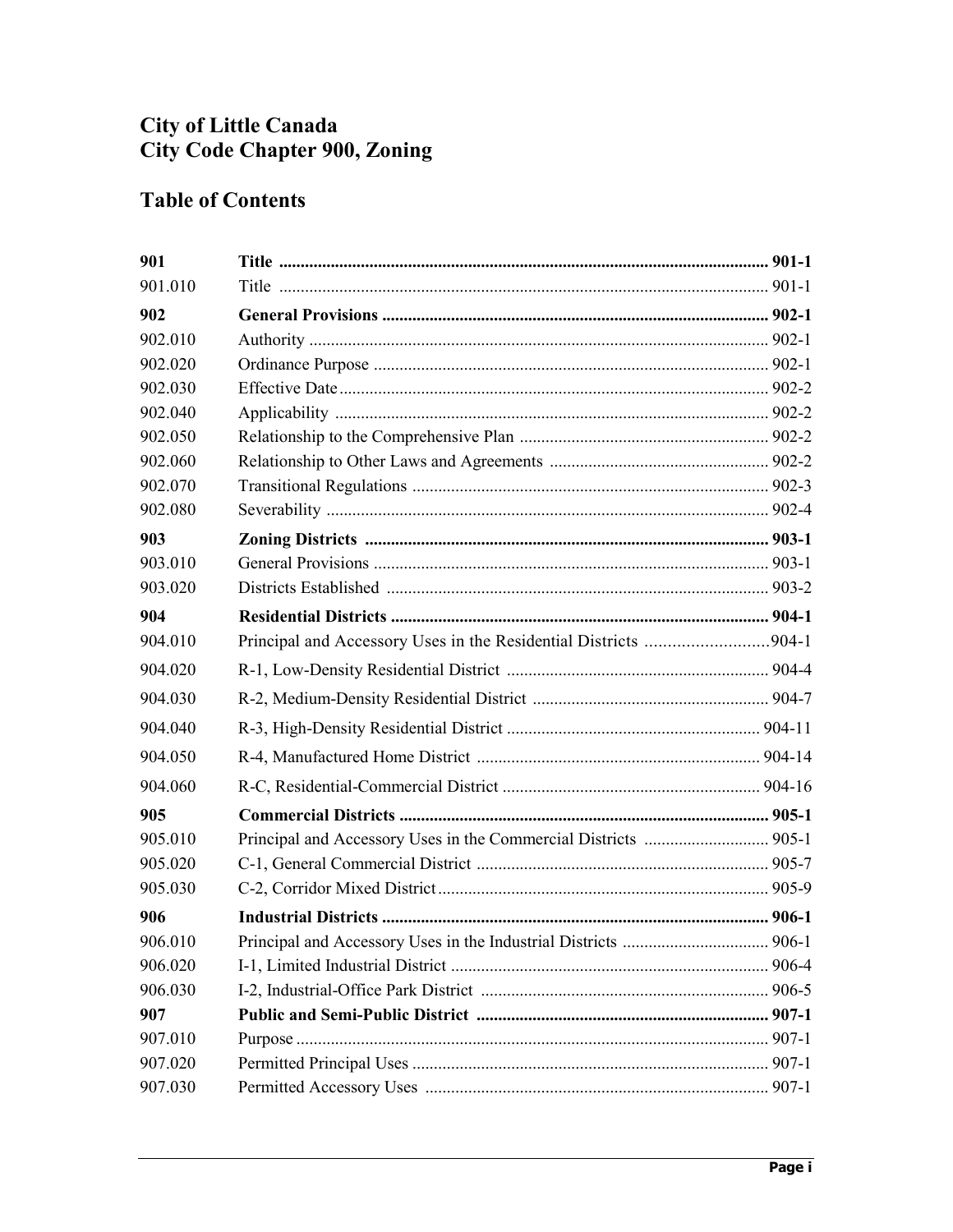| 907.040 |                                                                   |  |
|---------|-------------------------------------------------------------------|--|
| 907.050 |                                                                   |  |
| 907.060 |                                                                   |  |
| 907.070 |                                                                   |  |
| 908     |                                                                   |  |
| 908.010 |                                                                   |  |
| 908.020 |                                                                   |  |
| 908.030 |                                                                   |  |
| 908.040 |                                                                   |  |
| 908.050 |                                                                   |  |
| 908.060 |                                                                   |  |
| 908.070 |                                                                   |  |
| 908.080 |                                                                   |  |
| 908.090 |                                                                   |  |
| 908.100 |                                                                   |  |
| 909     |                                                                   |  |
| 909.010 |                                                                   |  |
| 909.020 |                                                                   |  |
| 909.030 |                                                                   |  |
| 909.040 |                                                                   |  |
| 909.050 |                                                                   |  |
| 909.060 |                                                                   |  |
| 909.070 |                                                                   |  |
| 909.080 |                                                                   |  |
| 909.090 |                                                                   |  |
| 909.100 |                                                                   |  |
| 909.110 |                                                                   |  |
| 909.120 |                                                                   |  |
| 910     |                                                                   |  |
| 910.010 |                                                                   |  |
| 910.020 |                                                                   |  |
| 910.030 |                                                                   |  |
| 910.040 |                                                                   |  |
| 910.050 | Special Provisions for Commercial and Industrial Land Uses  910-7 |  |
| 910.060 |                                                                   |  |
| 910.070 |                                                                   |  |
| 910.080 |                                                                   |  |
| 910.090 |                                                                   |  |
| 910.100 |                                                                   |  |
| 910.110 |                                                                   |  |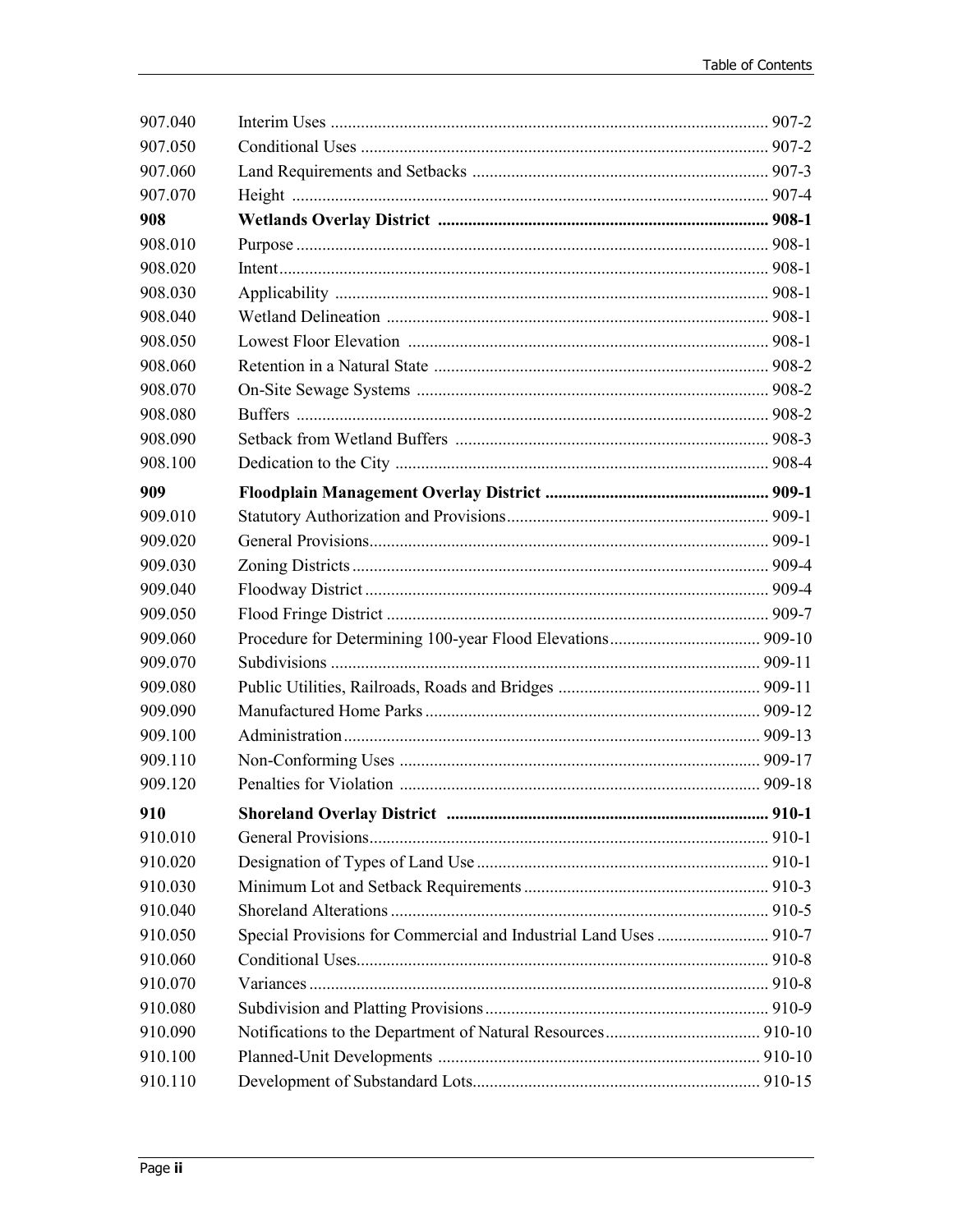| 911     |                                                                               |  |
|---------|-------------------------------------------------------------------------------|--|
| 911.010 |                                                                               |  |
| 911.020 |                                                                               |  |
| 911.030 |                                                                               |  |
| 911.040 |                                                                               |  |
| 911.050 |                                                                               |  |
| 911.060 |                                                                               |  |
| 911.070 |                                                                               |  |
| 911.080 |                                                                               |  |
| 912     |                                                                               |  |
| 912.010 |                                                                               |  |
| 912.020 |                                                                               |  |
| 912.030 |                                                                               |  |
| 912.040 | Specific Regulations for Certain Temporary Uses and Structures  912-2         |  |
| 913     |                                                                               |  |
| 913.010 |                                                                               |  |
| 913.020 |                                                                               |  |
| 913.030 |                                                                               |  |
| 914     |                                                                               |  |
| 914.010 |                                                                               |  |
| 914.020 |                                                                               |  |
| 914.030 |                                                                               |  |
| 914.040 |                                                                               |  |
| 914.050 |                                                                               |  |
| 914.060 |                                                                               |  |
| 914.070 |                                                                               |  |
| 914.080 |                                                                               |  |
| 914.090 |                                                                               |  |
| 914.100 |                                                                               |  |
| 914.110 |                                                                               |  |
| 914.120 |                                                                               |  |
| 914.130 |                                                                               |  |
| 914.140 |                                                                               |  |
| 914.150 | Manufacturing. Potentially Hazardous Materials, Products or Emissions  914-16 |  |
| 914.160 | Manufacturing of Products from Stone, Clay or Concrete  914-16                |  |
| 914.170 |                                                                               |  |
| 914.180 |                                                                               |  |
| 914.190 |                                                                               |  |
| 914.200 |                                                                               |  |
| 914.210 |                                                                               |  |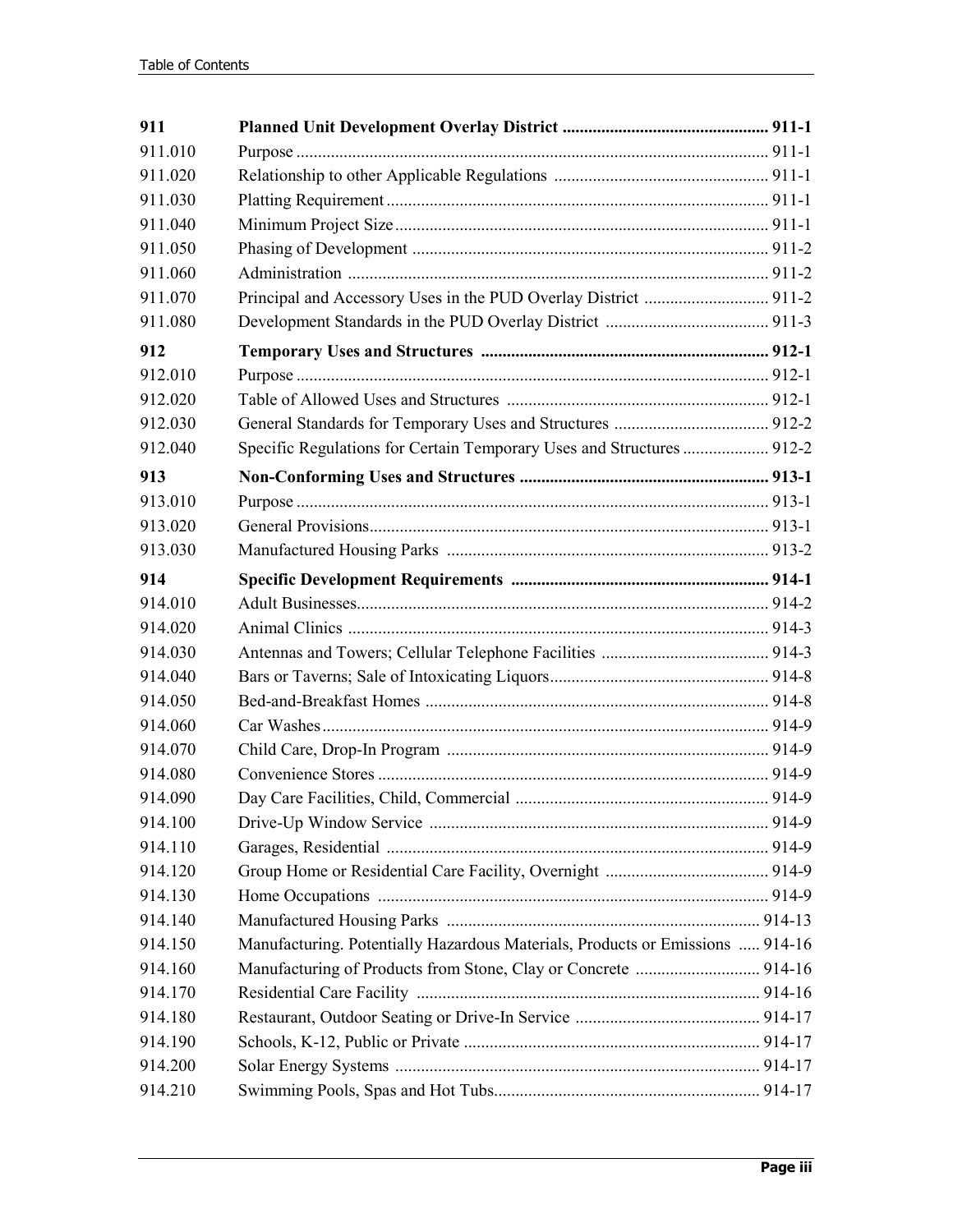| 914.220 |                                                                     |  |
|---------|---------------------------------------------------------------------|--|
| 914.230 |                                                                     |  |
| 914.240 |                                                                     |  |
| 914.250 | Vehicle Sales, New or Used Autos, Light Trucks, Motorcycles  914-19 |  |
| 915     |                                                                     |  |
| 915.010 |                                                                     |  |
| 915.020 |                                                                     |  |
| 915.030 |                                                                     |  |
| 915.040 |                                                                     |  |
| 915.050 |                                                                     |  |
| 915.060 |                                                                     |  |
| 915.070 |                                                                     |  |
| 915.080 |                                                                     |  |
| 915.090 |                                                                     |  |
| 915.100 |                                                                     |  |
| 915.110 |                                                                     |  |
| 915.120 |                                                                     |  |
| 915.130 |                                                                     |  |
| 915.140 |                                                                     |  |
| 915.150 |                                                                     |  |
| 915.160 |                                                                     |  |
| 915.170 |                                                                     |  |
| 915.180 |                                                                     |  |
| 915.190 |                                                                     |  |
| 915.200 |                                                                     |  |
| 916     |                                                                     |  |
| 916.010 |                                                                     |  |
| 916.020 |                                                                     |  |
| 916.030 |                                                                     |  |
| 916.040 |                                                                     |  |
| 916.050 |                                                                     |  |
| 916.060 |                                                                     |  |
| 916.070 |                                                                     |  |
| 916.080 |                                                                     |  |
| 917     |                                                                     |  |
| 917.010 |                                                                     |  |
| 917.020 |                                                                     |  |
| 917.030 |                                                                     |  |
| 917.040 |                                                                     |  |
| 917.050 |                                                                     |  |
| 917.060 |                                                                     |  |